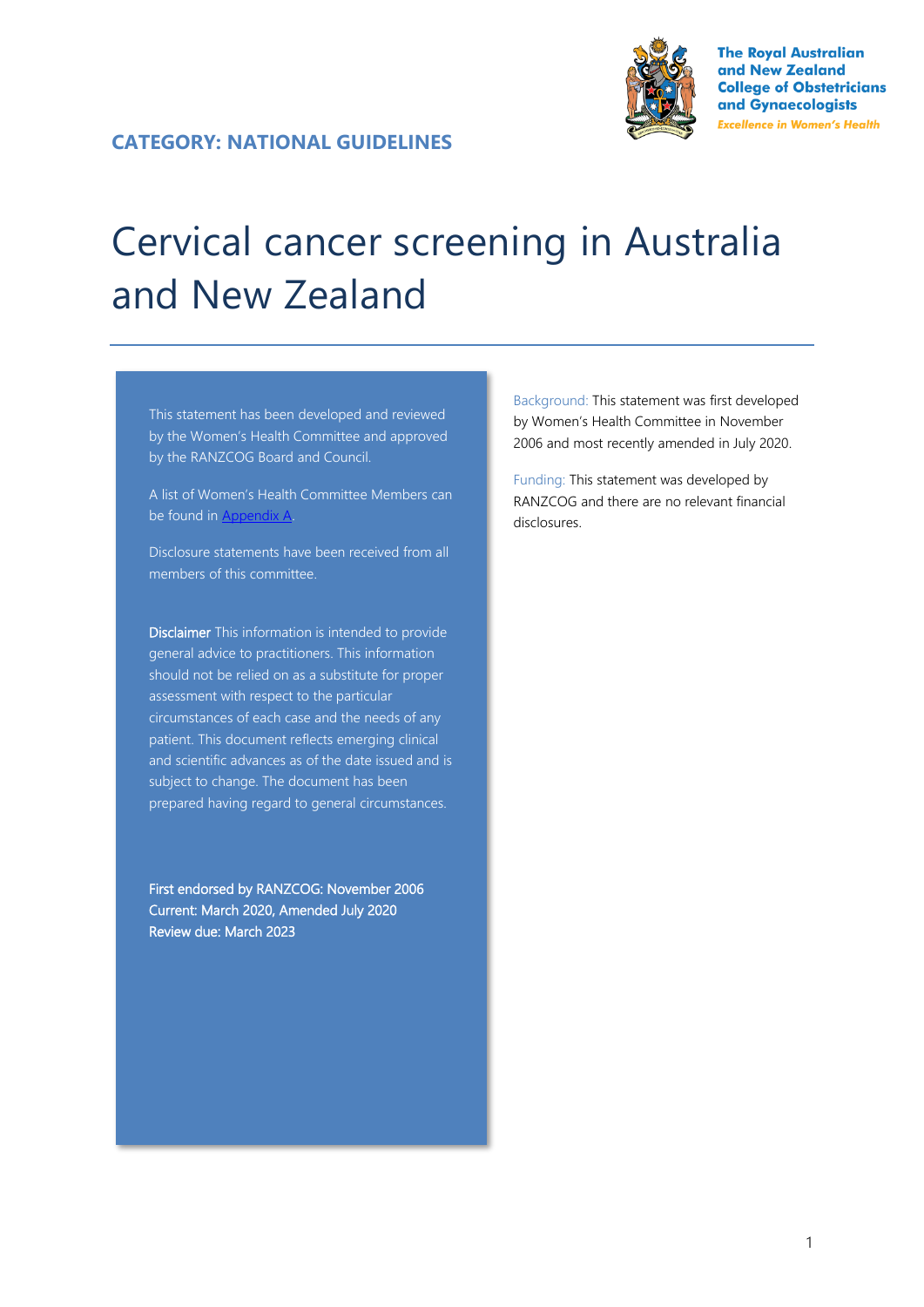## **1. Introduction**

In both Australia and New Zealand, Cervical Screening is overseen by a National Cervical Screening Program (NCSP). Both NCSPs have detailed guidelines incorporating the results of an extensive review of evidence together with expert advice from a wide range of medical practitioners, epidemiologists and consumer representatives.

RANZCOG has provided formal endorsement of the Australian NCSP Guidelines, however RANZCOG also recognises the New Zealand NCSP Guidelines as the appropriate guidance document for cervical screening in New Zealand.

## **2. Current practice in Australia**

In December 2017, the National Cervical Screening Program in Australia changed from 2 yearly cervical cytology testing to 5 yearly primary HPV screening with reflex liquid-based cytology for those women in whom oncogenic HPV is detected in women aged 25–74 years.

An HPV test every 5 years is more effective, just as safe, and is expected to result in a significant reduction (24%-36%) in incidence and mortality from cervical cancer in Australian women, compared with the program it replaces, which was based on 2 yearly Pap smears<sup>1,2,3</sup>.

## **3. Current practice in New Zealand**

In June 2020 New Zealand released updated cervical screening guidelines. Cervical cytology remains the basis of the cervical screening approach with HPV testing limited to assisting with clinical management in specific circumstance. It is the intention of New Zealand NCSP to transition to primary HPV but the date is yet to be determined.

## **4. National Cervical Screening Programs**

#### 4.1 Australia

The major features of the new Australian National Cervical Screening Program are:

- Five yearly cervical screening using a primary HPV test with partial HPV genotyping and reflex liquid based cytology (LBC) triage, for HPV vaccinated and unvaccinated women 25-69 years of age, with exit testing of women up to 74 years of age.
- Self-collection of an HPV sample, for an under-screened or never-screened woman, which has been facilitated by a medical or nurse practitioner (or on behalf of a medical practitioner) who also offers mainstream cervical screening.
- Self-collection for HPV testing may be considered during pregnancy in never-screened or underscreened women, following counselling by a health care professional regarding the risk of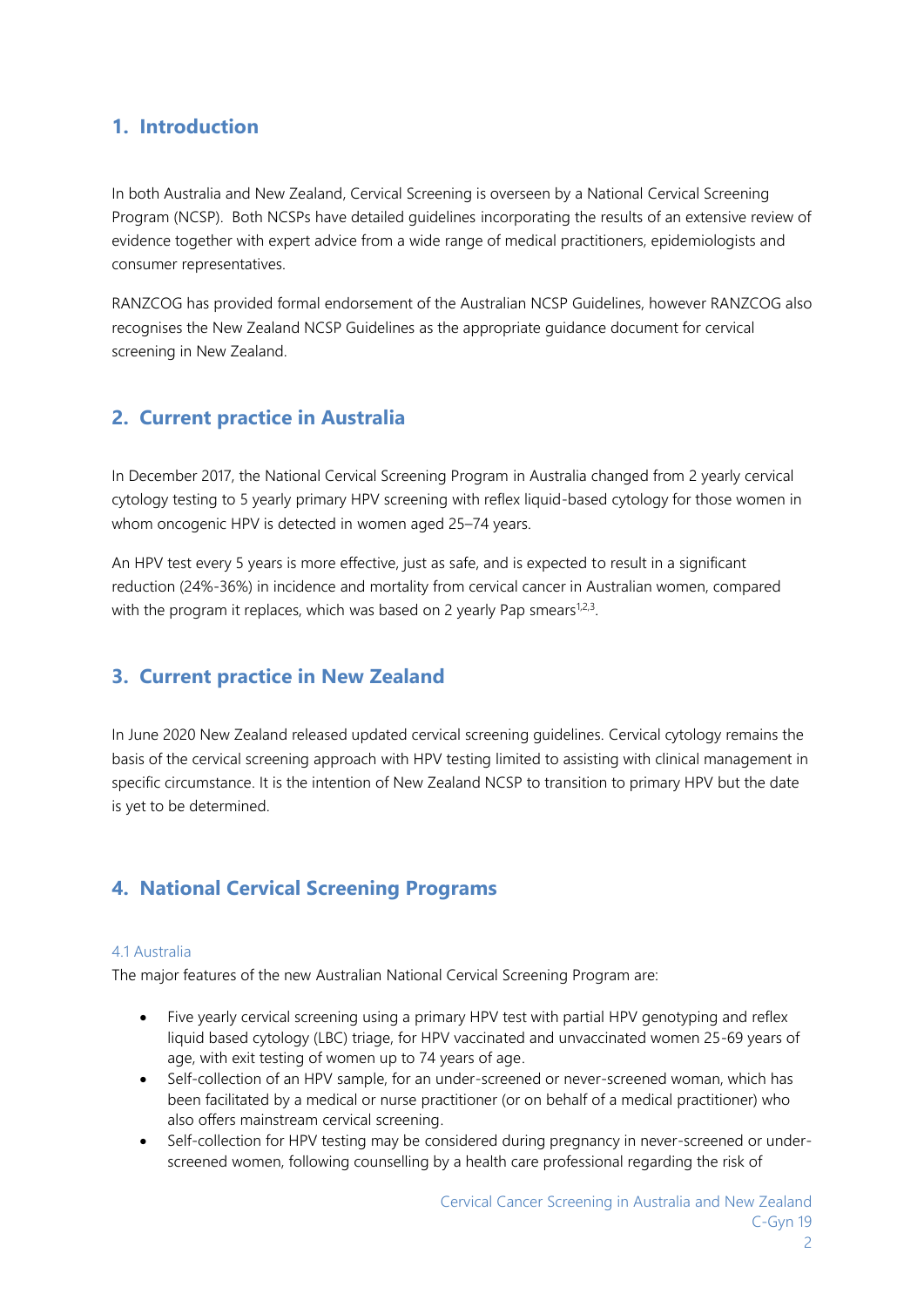bleeding. Specific recommendations for screening in pregnancy are available via the following link [https://wiki.cancer.org.au/australia/Clinical\\_question:Screening\\_in\\_pregnancy](https://wiki.cancer.org.au/australia/Clinical_question:Screening_in_pregnancy)

- Invitations and reminders to be sent to women 25-69 years of age and exit communications to be sent to women 70-74 years of age, to ensure the effectiveness of the program.
- A National Cancer Screening Registry was introduced in 2017 and all colposcopy data will be sent to the registry for benchmarking and quality assurance. Ideally reporting of Indigenous status should take place for data collection purposes.

#### 4.2 New Zealand

The major features of the New Zealand 2020 Cervical Screening Guideline are:

- The commencement age for screening has changed from 20 to 25 years for any person with a cervix or vagina who has ever been sexually active.
- People under 25 who have already been screened (including those with normal cytology) will continue to be recalled for screening and referred and managed in the same way as people aged 25 to 69 year
- For the 'first ever' cervical cytology test, or if more than five years have elapsed since the previous test, a second cytology test is recommended one year after the first, with three-yearly screening thereafter if both results are normal.
- People aged 70 years and older who were unscreened or under-screened prior to age 70 should have two consecutive normal cytology samples (taken 12 months apart) before ceasing cytology screening.
- After successful treatment for high-grade squamous disease patients are discharged from colposcopy to primary care for a test of cure which includes the use of hrHPV testing with cytology.

#### 4.3 Guidance on management of abnormal results

The Australian and New Zealand guidelines also provide guidance on:

- The management of symptomatic women, with a particular focus on those with signs or symptoms suggestive of cervical cancer, such as postcoital, intermenstrual and postmenopausal bleeding.
- Management of screen detected oncogenic HPV or abnormal cytology and decision-making at colposcopy.

Useful guidance in the form of Flowcharts is contained in both guidelines.

#### 4.4 Updates to National Guidelines

The Australian and New Zealand National Cervical Screening Programs regularly update the guidelines as emerging data informs best practice.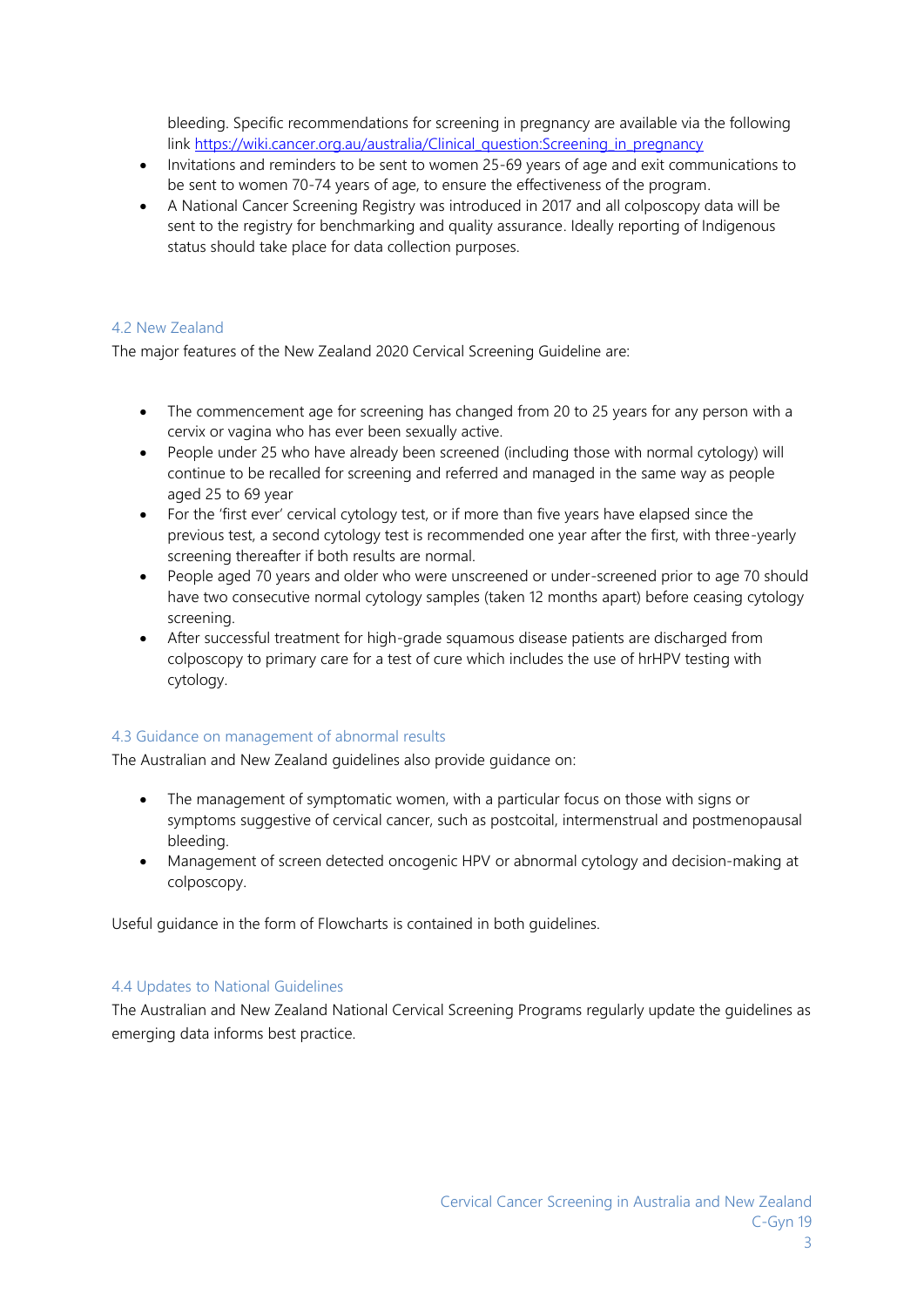## **5. Useful Links**

#### a) Australia

Both long-form and short-form versions of the Australian National Cervical Screening Guideline are available at the following link: [https://wiki.cancer.org.au/australia/Guidelines:Cervical\\_cancer/Screening](https://wiki.cancer.org.au/australia/Guidelines:Cervical_cancer/Screening)

a) New Zealand

Details of the NZ NCSP can be found on the Ministry of Health website.

[https://www.nsu.govt.nz/health-professionals/national-cervical-screening-programme/clinical-practice](https://www.nsu.govt.nz/health-professionals/national-cervical-screening-programme/clinical-practice-guidelines-cervical)[guidelines-cervical](https://www.nsu.govt.nz/health-professionals/national-cervical-screening-programme/clinical-practice-guidelines-cervical)

The MOH website also provides updates on the roll out of the planned primary HPV screening program.

## **6. References**

- 1. Ronco G, Dillner J, Elfström KM, Tunesi S, Snijders PJ, Arbyn M, et al. *[Efficacy of HPV-based screening](https://wiki.cancer.org.au/australia/Citation:Ronco_G,_Dillner_J,_Elfstr%C3%B6m_KM,_Tunesi_S,_Snijders_PJ,_Arbyn_M,_et_al_2014)  [for prevention of invasive cervical cancer: follow-up of four European randomised controlled trials.](https://wiki.cancer.org.au/australia/Citation:Ronco_G,_Dillner_J,_Elfstr%C3%B6m_KM,_Tunesi_S,_Snijders_PJ,_Arbyn_M,_et_al_2014)* Lancet 2014 Feb 8;383(9916):524-32.
- 2. Franceschi S, Denny L, Irwin KL, Jeronimo J, Lopalco PL, Monsonego J, et al. *[Eurogin 2010 roadmap](https://wiki.cancer.org.au/australia/Citation:Franceschi_S,_Denny_L,_Irwin_KL,_Jeronimo_J,_Lopalco_PL,_Monsonego_J,_et_al_2011)  [on cervical cancer prevention.](https://wiki.cancer.org.au/australia/Citation:Franceschi_S,_Denny_L,_Irwin_KL,_Jeronimo_J,_Lopalco_PL,_Monsonego_J,_et_al_2011)* Int J Cancer 2011 Jun 15;128(12):2765-74.
- 3. Sankaranarayanan R, Nene BM, Shastri SS, Jayant K, Muwonge R, Budukh AM, et al. *[HPV screening](https://wiki.cancer.org.au/australia/Citation:Sankaranarayanan_R,_Nene_BM,_Shastri_SS,_Jayant_K,_Muwonge_R,_Budukh_AM,_et_al_2009)  [for cervical cancer in rural India.](https://wiki.cancer.org.au/australia/Citation:Sankaranarayanan_R,_Nene_BM,_Shastri_SS,_Jayant_K,_Muwonge_R,_Budukh_AM,_et_al_2009)* N Engl J Med 2009 Apr 2;360(14):1385-94.

# **7. Patient information**

A Patient Information Pamphlet Cervical Screening in Australia is available via the following link [https://www.ranzcog.edu.au/Womens-Health/Patient-Information-Guides/Patient-Information-](https://www.ranzcog.edu.au/Womens-Health/Patient-Information-Guides/Patient-Information-Pamphlets)[Pamphlets](https://www.ranzcog.edu.au/Womens-Health/Patient-Information-Guides/Patient-Information-Pamphlets)

Patient resources for cervical screening in New Zealand, including a variety of patient brochures, can be found via the following link:

<https://www.timetoscreen.nz/cervical-screening/>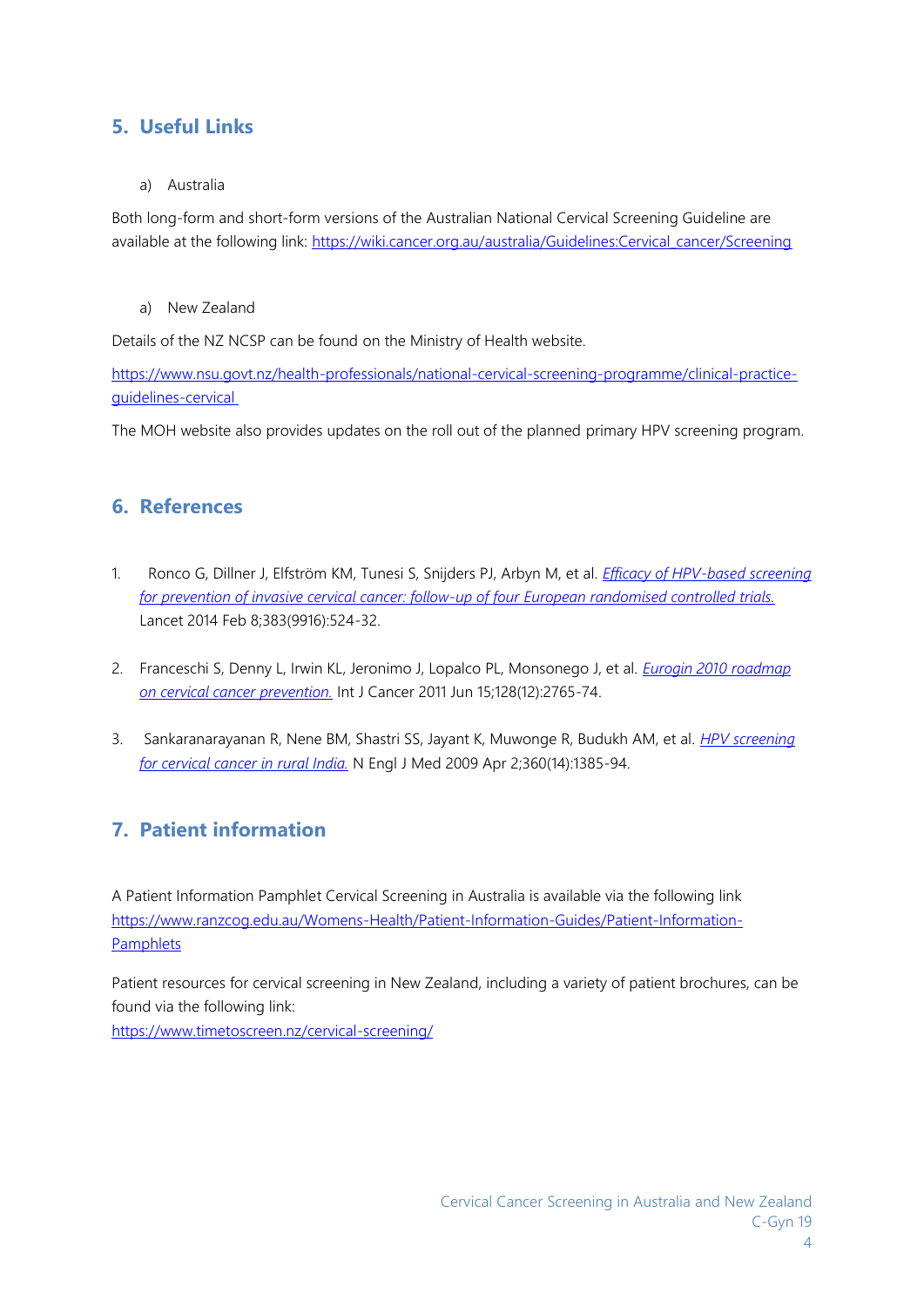# **Appendices**

Appendix A Women's Health Committee Membership

| Name                              | Position on Committee                 |
|-----------------------------------|---------------------------------------|
| Professor Yee Leung               | Chair and Board Member                |
| Dr Gillian Gibson                 | Deputy Chair, Gynaecology             |
| Dr Scott White                    | Deputy Chair, Obstetrics              |
| Associate Professor Ian Pettigrew | Member and EAC Representative         |
| Dr Kristy Milward                 | Member and Councillor                 |
| Dr Will Milford                   | Member and Councillor                 |
| Dr Frank O'Keeffe                 | Member and Councillor                 |
| Professor Steve Robson            | Member                                |
| Professor Sue Walker              | Member                                |
| Dr Roy Watson                     | Member and Councillor                 |
| Dr Susan Fleming                  | Member and Councillor                 |
| Dr Sue Belgrave                   | Member and Councillor                 |
| Dr Marilyn Clarke                 | ATSI Representative                   |
| Professor Kirsten Black           | Member                                |
| Dr Thangeswaran Rudra             | Member                                |
| Dr Nisha Khot                     | Member and SIMG Representative        |
| Dr Judith Gardiner                | Diplomate Representative              |
| Dr Angela Brown                   | Midwifery Representative, Australia   |
| Ms Adrienne Priday                | Midwifery Representative, New Zealand |
| Ms Ann Jorgensen                  | Community Representative              |
| Dr Rebecca Mackenzie-Proctor      | Trainee Representative                |
| Dr Leigh Duncan                   | He Hono Wahine Representative         |
| Prof Caroline De Costa            | Co-opted member (ANZJOG member)       |
| Dr Christine Sammartino           | Observer                              |

Appendix B Overview of the development and review process for this statement

*i. Steps in developing and updating this statement*

This statement was originally developed in November 2006 and was most recently amended in July 2020. The Women's Health Committee carried out the following steps in reviewing this statement:

- Declarations of interest were sought from all members prior to reviewing this statement.
- An updated literature search was undertaken.
- At the July 2020 committee meeting, the existing consensus-based recommendations were reviewed and updated (where appropriate) based on the available body of evidence and clinical expertise. Recommendations were graded as set out below in Appendix B part iii)
- *ii. Declaration of interest process and management*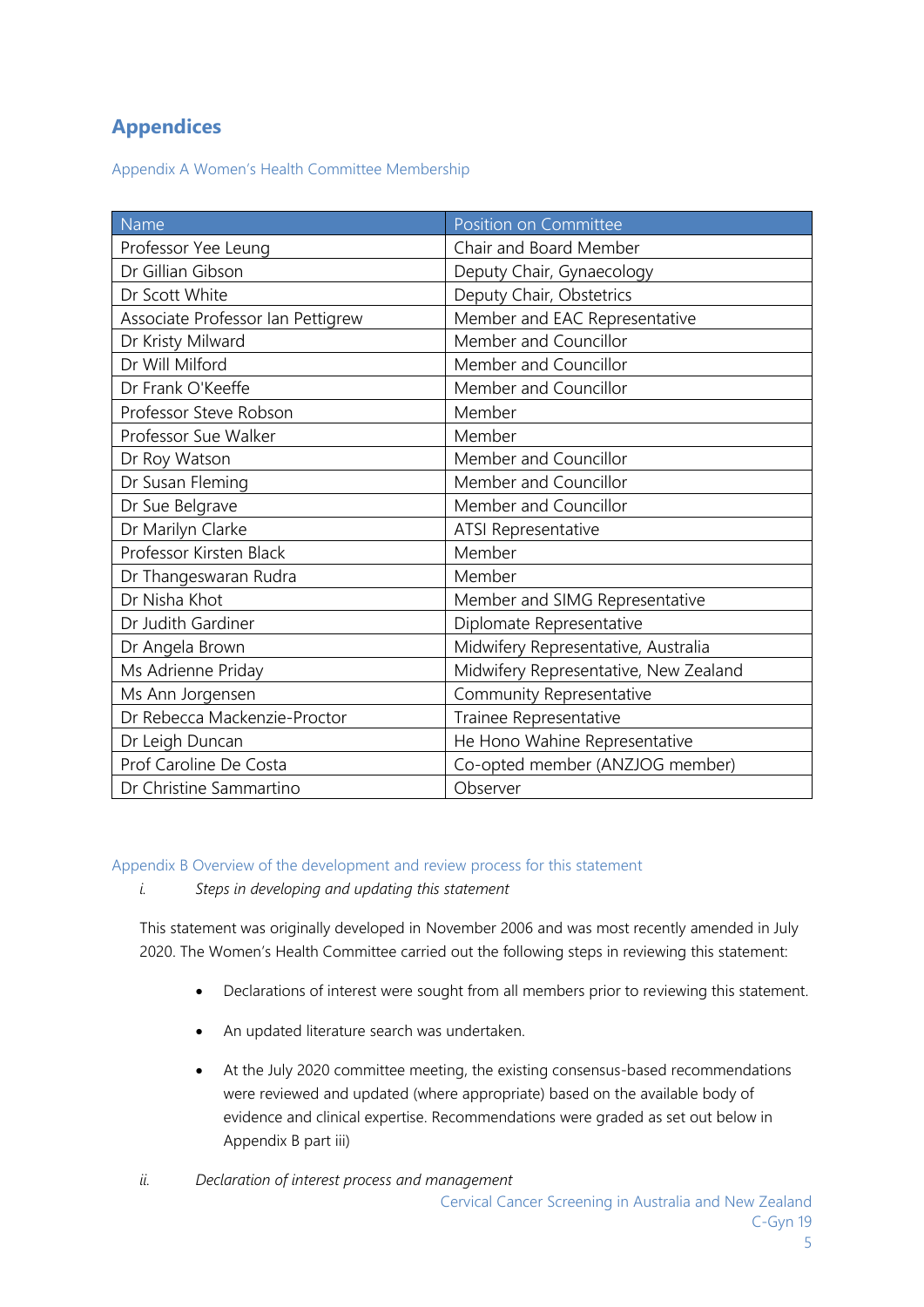Declaring interests is essential in order to prevent any potential conflict between the private interests of members, and their duties as part of the Women's Health Committee.

A declaration of interest form specific to guidelines and statements was developed by RANZCOG and approved by the RANZCOG Board in September 2012. The Women's Health Committee members were required to declare their relevant interests in writing on this form prior to participating in the review of this statement.

Members were required to update their information as soon as they become aware of any changes to their interests and there was also a standing agenda item at each meeting where declarations of interest were called for and recorded as part of the meeting minutes.

There were no significant real or perceived conflicts of interest that required management during the process of updating this statement.

#### *iii. Grading of recommendations*

Each recommendation in this College statement is given an overall grade as per the table below, based on the National Health and Medical Research Council (NHMRC) Levels of Evidence and Grades of Recommendations for Developers of Guidelines. Where no robust evidence was available but there was sufficient consensus within the Women's Health Committee, consensus-based recommendations were developed or existing ones updated and are identifiable as such. Consensusbased recommendations were agreed to by the entire committee. Good Practice Notes are highlighted throughout and provide practical guidance to facilitate implementation. These were also developed through consensus of the entire committee.

| Recommendation category |              | Description                                                                                                    |
|-------------------------|--------------|----------------------------------------------------------------------------------------------------------------|
| Evidence-based          | A            | Body of evidence can be trusted to guide practice                                                              |
|                         | <sub>B</sub> | Body of evidence can be trusted to guide practice in most<br>situations                                        |
|                         | C            | Body of evidence provides some support for<br>recommendation(s) but care should be taken in its<br>application |
|                         | D            | The body of evidence is weak and the recommendation<br>must be applied with caution                            |
| Consensus-based         |              | Recommendation based on clinical opinion and expertise<br>as insufficient evidence available                   |
| Good Practice Note      |              | Practical advice and information based on clinical opinion<br>and expertise                                    |